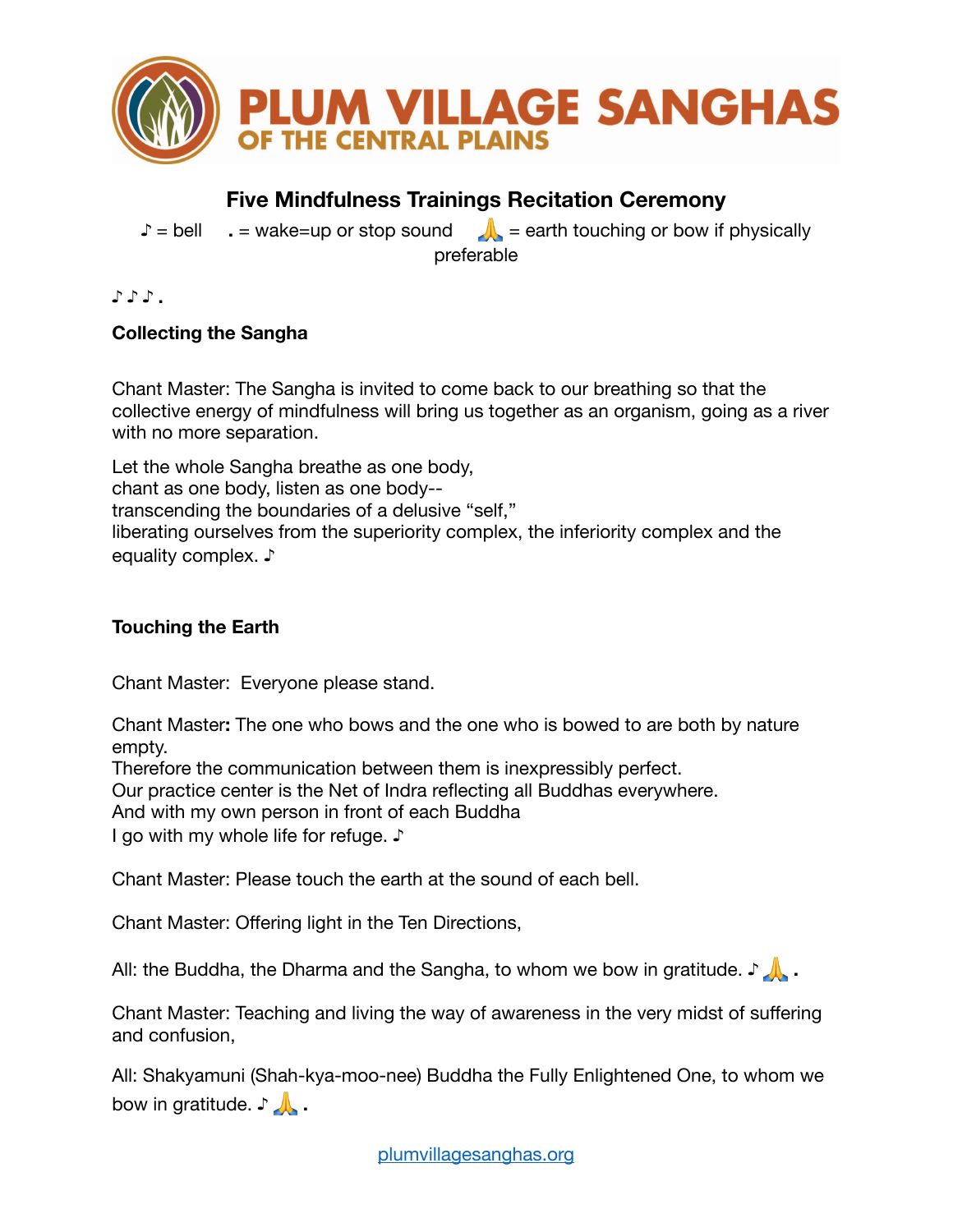Chant Master: Mother of all Buddhas, bodhisattvas and all beings, nourishing, holding and healing all,

All: Bodhisattva Gaia (Guy-uh), Great Mother Earth, Precious Jewel of the Cosmos, to whom we bow in gratitude. **♪ .**

Chant Master: Radiating light in all directions, source of life on earth,

All: Mahavairocana (Ma-ha-vy-ro-cha-nuh) Tathagata (Ta-tha-guh-tuh), Great Father Sun, Buddha of infinite light and life, to whom we bow in gratitude. **♪ .**

Chant Master: Showing the way fearlessly and compassionately,

All: the stream of all our ancestral teachers, to whom we bow in gratitude. **♪ ♪ .**

### **Sutra Opening Verses and Heart Sutra Recitation**

All: Namo Tassa Bhagavato Arahato Samma Sambuddhasa (3 times then **♪**)

(pronounced Na-moe Tah-sah Bah-gah-vah-toe Ahr-a-hah-toe Sah-muh Som-boodah-suh) (Homage to the blessed one, the worthy undefiled one, the perfectly selfawakened one)

All: The Dharma is deep and lovely. We now have a chance to see, study and to practice it. We vow to realize its true meaning. **♪**

### **The Insight that Brings Us to the Other Shore** - See separate sheet music

### **Sanghakarman Procedure**

Sanghakarman Master: Has the entire community assembled?

Sangha Convener: Yes, the entire community has assembled.

Sanghakarman Master: Is there harmony in the community?

Sangha Convener: Yes, there is harmony.